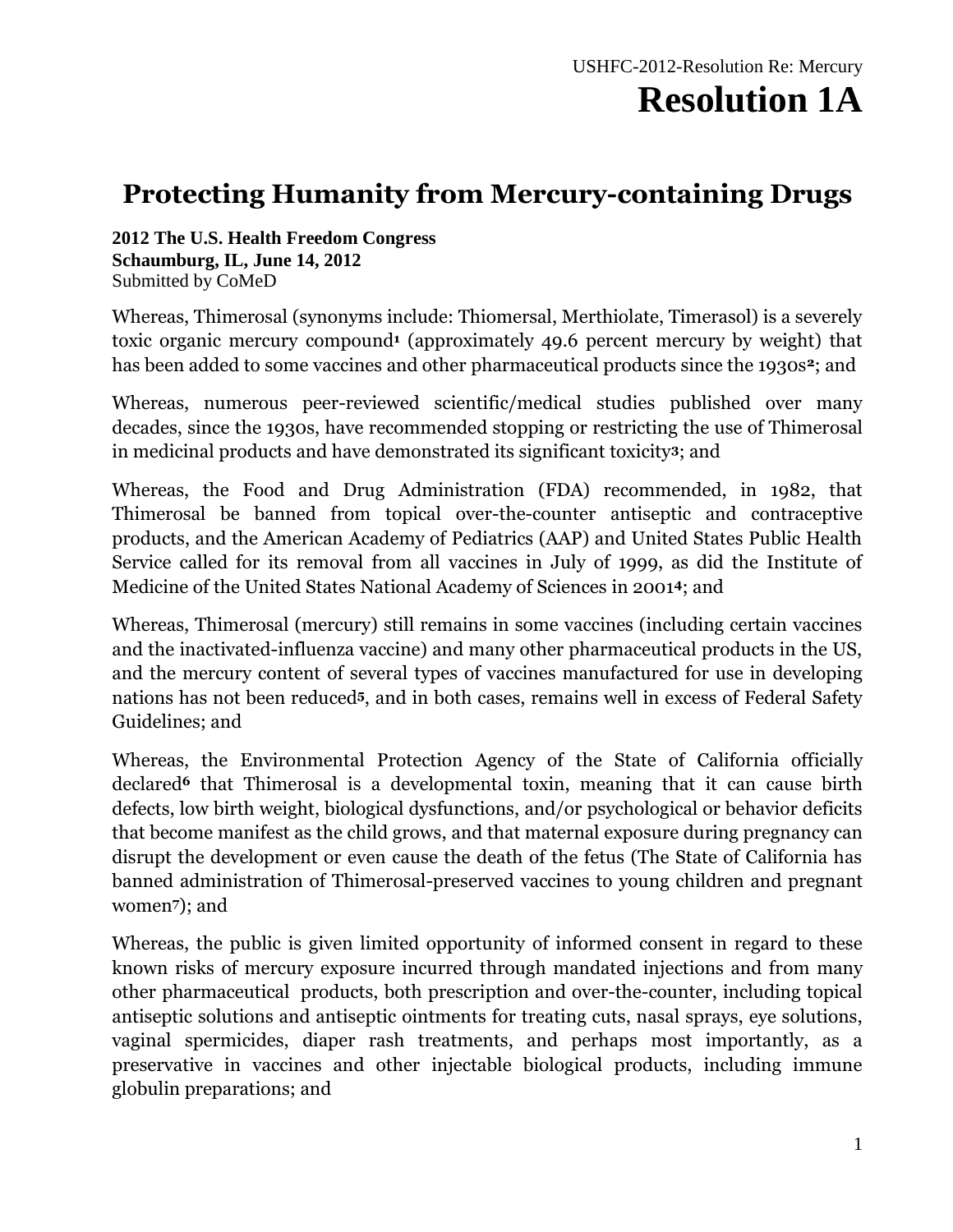Whereas, while vaccines are promoted for the prevention of diseases, it is also important to guard against any unintentional harm through their administration. It is a violation of human life to inject poison into any being, especially a pregnant woman or a newborn baby; and

Whereas, there are some presently marketed vaccines and pharmaceutical products that use safe, effective, and economical methods to eliminate the need for Thimerosal (mercury) preservatives, thereby increasing the safety of vaccines and other drugs**8**; and

Whereas, two standards of drug safety: one of predominately mercury-free stocks, especially of vaccines, for the developed 'Western' countries, and another of predominately mercury-containing stocks, especially of vaccines, for the developing nations, disclose the injustice that characterizes this most iatrogenic of toxic exposures,

Therefore, be it resolved, that members of the 2012 Health Freedom Congress support all efforts to protect the public, especially children, from mercury-containing drugs by calling on the World Health Organization, international and national health officials/agencies, including the US Secretary of Health and Human Services, the US Food and Drug Administration and the US Centers for Disease Control and Prevention and the Intergovernmental Negotiating Committee of the United Nations Environment Programme which is seeking to create a global legally binding instrument on mercury to:

- Immediately prioritize mercury-free stocks of vaccines and other pharmaceutical products for pregnant women, newborn infants and children;
- Provide "the opportunity of informed consent" and promote product education to individuals about mercury exposure through their pharmaceutical products or vaccines, detailing the known risks of toxicity and Federal Safety Guidelines for exposure to mercury; and
- Ban the addition of any mercury compound to the formulation of any and all human pharmaceutical drug products, including vaccines.

And be it further resolved, that, until the use of all forms of mercury (elemental, inorganic and organic) are banned from medicine, the medical missions, hospitals, clinics, pharmacies and other facilities are strongly encouraged to stock and dispense only those vaccines and other drugs that contain no added mercury. Acknowledging the difficulties in some contexts, we strongly urge that organizations (e.g., the Global Alliance for Vaccines and Immunizations, United Nations Children's Fund (UNICEF), Rotary International, the Bill and Melinda Gates Foundation, who are responsible for any phase of any human vaccination program effort to prevent disease, join with 2012 Health Freedom Congress in the educating the public about, and advocating for, mercury-free human pharmaceuticals.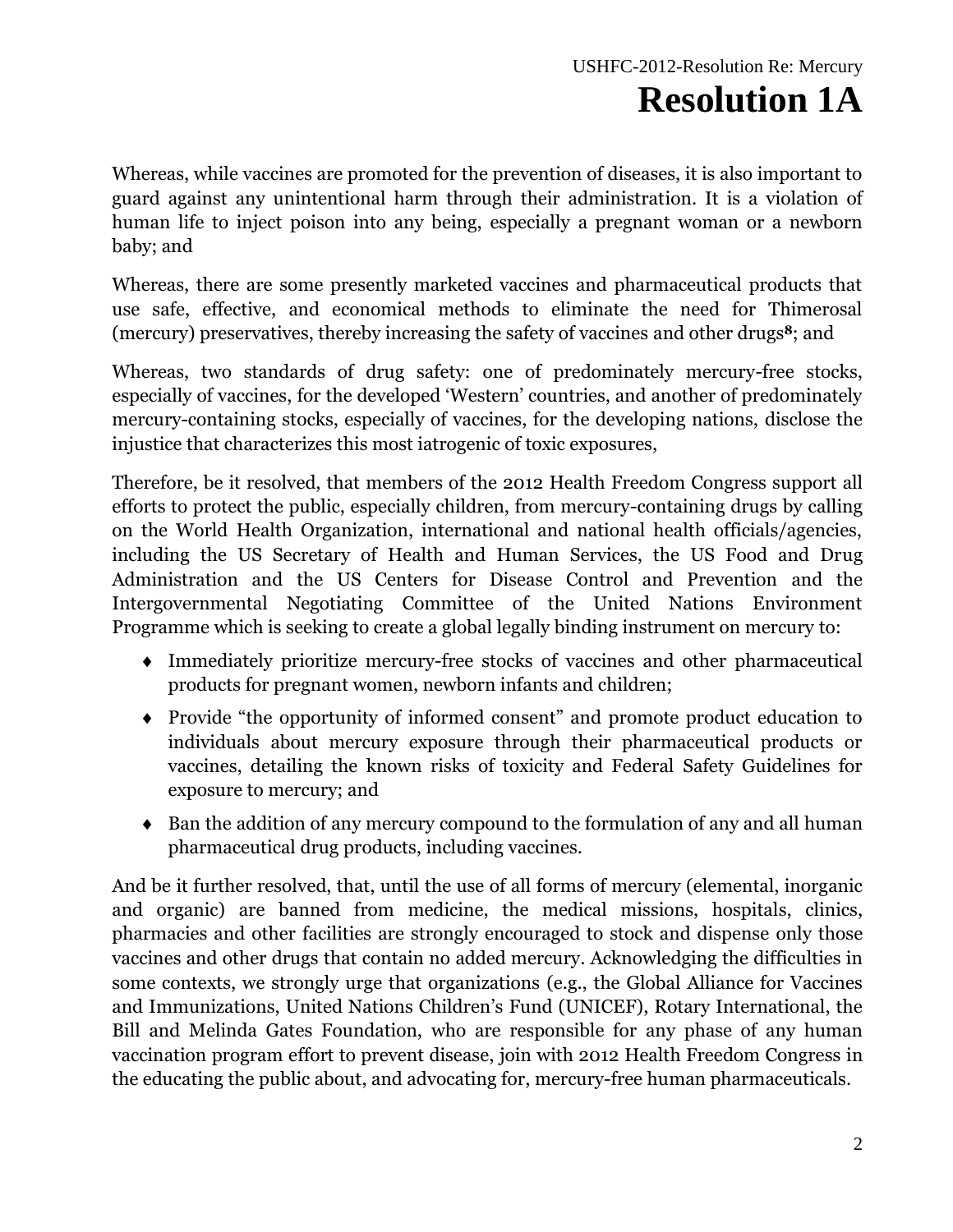- 1. Pfab R, Muckter H, Roider G, Zilker T. Clinical course of severe poisoning with thiomersal. *J Toxicol Clin Toxicol.*; **34**(4):453-460. Axton JH. Six cases of poisoning after a parenteral organic mercurial compound (Merthiolate). *Postgrad Med J.* 1972 Jul; **48**(561): 417-421. Mercury poisoning in child treated with aqueous merthiolate. *Md State Med J*. 1983 Jul; 32. Fagan DG, Pritchard JS, Clarkson TW, Greenwood MR. Organ mercury levels in infants with omphaloceles treated with organic mercurial antiseptic. *Arch Dis Child*. 1977 Dec; **52**(12): 962-964. Rohyans J, Walson PD, Wood GA, MacDonald WA. Mercury toxicity following merthiolate ear irrigations. *J Pediatr.* 1984 Feb; **104**(2): 311-313. Nascimento LO, Lorenzi Filho G, Rocha Ados S. Lethal mercury poisoning due to ingestion of merthiolate. *Rev Hosp Clin Fac Med Sao Paulo*. 1990 Sep-Oct; **45**(5):216-218. James SJ, Slikker W 3rd, Melnyk S, New E, Pohribna M, Jernigan S. Thimerosal neurotoxicity is associated with glutathione depletion: protection with glutathione precursors. *Neurotoxicol*. 2005 Jan; **26**(1): 1-8. Hornig M, Chian D, WI. Neurotoxic effects of postnatal thimerosal are mouse strain dependent. *Mol Psychiatry*. 2004 Sep; **9**(9): 33-45. Ohno H, Doi R, Kashima Y, Murae S, Kizaki T, Hitomi Y, Nakano N, Harada M. Wide use of merthiolate may cause mercury poisoning in Mexico. *Bull Environ Contam Toxicol* 2004; **73**: 777-780.
- 2. Ball LK, Ball R, Pratt RD. An assessment of thimerosal use in childhood vaccines. *Pediatrics*. 2001 May; **107**(5): 1147-1154.
- 3. Ellis FA. The sensitizing factor in merthiolate. *J Allergy* 1947; **18**: 212-213. Ellis published in 1947, "... it may be dangerous to inject a serum containing merthiolate into a patient sensitive to merthiolate.<sup>"</sup>

Nelson EA, Gottshall RY. Enhanced toxicity for mice of pertussis vaccines when preserved with Merthiolate. *Appl Microbiol*. 1967 May; **15**(3): 590-593. Nelson and Gottshall published in 1967, "Pertussis vaccines preserved with 0.01% Merthiolate are more toxic for mice than unpreserved vaccines prepared from the same parent concentrate and containing the same number of organisms ... An increase in mortality was observed when Merthiolate was injected separately, before or after an unpreserved suspension of pertussis vaccine."

Fagan DG, Pritchard JS, Clarkson TW, Greenwood MR. Organ mercury levels in infants with omphaloceles treated with organic mercurial antiseptic. *Arch Dis Child*. 1977 Dec; 52(12):962-964. Fagan et al. published in 1977, "Organic mercurial antiseptics should be heavily restricted or withdrawn from hospital use, as the fact that mercury readily penetrates intact membranes and is highly toxic seems to have been forgotten. Equally effective and far less toxic broad-spectrum antifungal and antibacterial…antiseptics are currently available."

Heyworth MF, Truelove SC. Problems associated with the use of merthiolate as a preservative in anti-lymphocytic globulin. *Toxicol*. 1979 Mar-Apr; **12**(3): 325-333. Heyworth and Truelove published in 1979, "For many years, merthiolate has been known to have anti-microbial activity. When it was first introduced as an anti-microbial preservative, little information about the fundamental biological effects of organic mercury compounds was available. We would like to suggest that merthiolate should now be regarded as an inappropriate preservative for anti-lymphocytic globulin preparations and other materials which are indented for administration to human subjects."

Forstrom L, Hannuksela M, Kousa M, Lehmuskallio E. Merthiolate hypersensitivity and vaccination. *Contact Dermatitis*. 1980 Jun; 6(4):241-5. Forstrom et al. published in 1980, " reactions can be expected in such a high percentage of merthiolatesensitive persons that merthiolate in vaccines should be replaced by another antibacterial agent."

Kravchenko AT, Dzagurov SG, Chervonskaia GP. Evaluation of the toxic action of prophylactic and therapeutic preparations on cell cultures. III. The detection of toxic properties in medical biological preparations by the degree of cell damage in the L132 continuous cell line. *Zh Mikrobiol Epidemiol Immunobiol* Mar; (3): 87-92. Kravchenko et al. published in 1983, "Thus thimerosal, commonly used as preservative, has been found not only to render its primary toxic effect, but also capable of changing the properties of cells. This fact suggests that the use of thimerosal for the preservation of medical biological preparations, especially those intended for children, is inadmissible."

Cox NH, Forsyth A. Thiomersal allergy and vaccination reactions. *Contact Dermatitis*. 1988 Apr; **18**(4): 229-233. Cox and Forsyth published in 1988, "However, individual cases of severe reactions to thiomersal demonstrate a need for vaccines with an alternative preservative."

Seal D, Ficker L, Wright P, Andrews V. The case against thiomersal. Lancet. 1991 Aug 3; 338

Seal et al. published in 1991, "Thimerosal is a weak antibacterial agent that is rapidly broken down to products, including ethylmercury residues, which are neurotoxic. Its role as a preservative in vaccines has been questioned, and the pharmaceutical industry itself considers its use as historical."

van't Veen AJ. Vaccines without thimerosal: why so necessary, why so long coming *Drugs*. 2001; **61**(5): 565-572. Van't Veen published in 2001, "The very low thiomersal concentrations in pharmacological and biological products are relatively non-toxic, but probably not in utero and during the first 6 months of life. The developing brain of the fetus is most susceptible to thiomersal and, therefore, women of childbearing age, in particular, should not receive thiomersal-containing products."

Schumm WR, Reppert EJ, Jurich AP, Bollman SR, Webb FJ, Castelo CS, Steve JC, Sanders D, Bonjour GN, Crow JR, Fink CJ, Lash JF, Brown BF, Hall CA, Owens BL, Krehbiel M, Deng LY, Kaufman M. Self-reported changes in subjective health and anthrax vaccination as reported by over 900 Persian Gulf War era veterans. *Psychol Rep*. 2002 Apr; **90**(2): 639-653. Schumm et al. published in 2002, "We also recommend that safer alternatives to thimerosal (a mercury sodium salt, 50% mercury) be used to preserve all vaccines."

Yeter D, Deth R. ITPKC susceptibility in Kawasaki syndrome as a sensitizing factor for autoimmunity and coronary arterial wall relaxation induced by thimerosal's effects on calcium signaling via IP3. *Autoimmunity Rev*. 2012; doi: 10.1016/j.autrev.2012.03.006 Accepted 22 march 2012. In 2012, Yeter and Deth stated: "The entirely unnecessary, ongoing iatrogenic use of mercurials in medicine should be completely abandoned, particularly the continued use of thimerosal in medical biologicals including immunizations such as the flu vaccine and others which are still administered to both children and pregnant women."

4. Subcommittee on Human Rights and Wellness, Government Reform Committee. "Mercury in Medicine – Taking Unnecessary Risks" Report. Washington, DC: Congressional Record, May 21, 2003: E1011-E10130.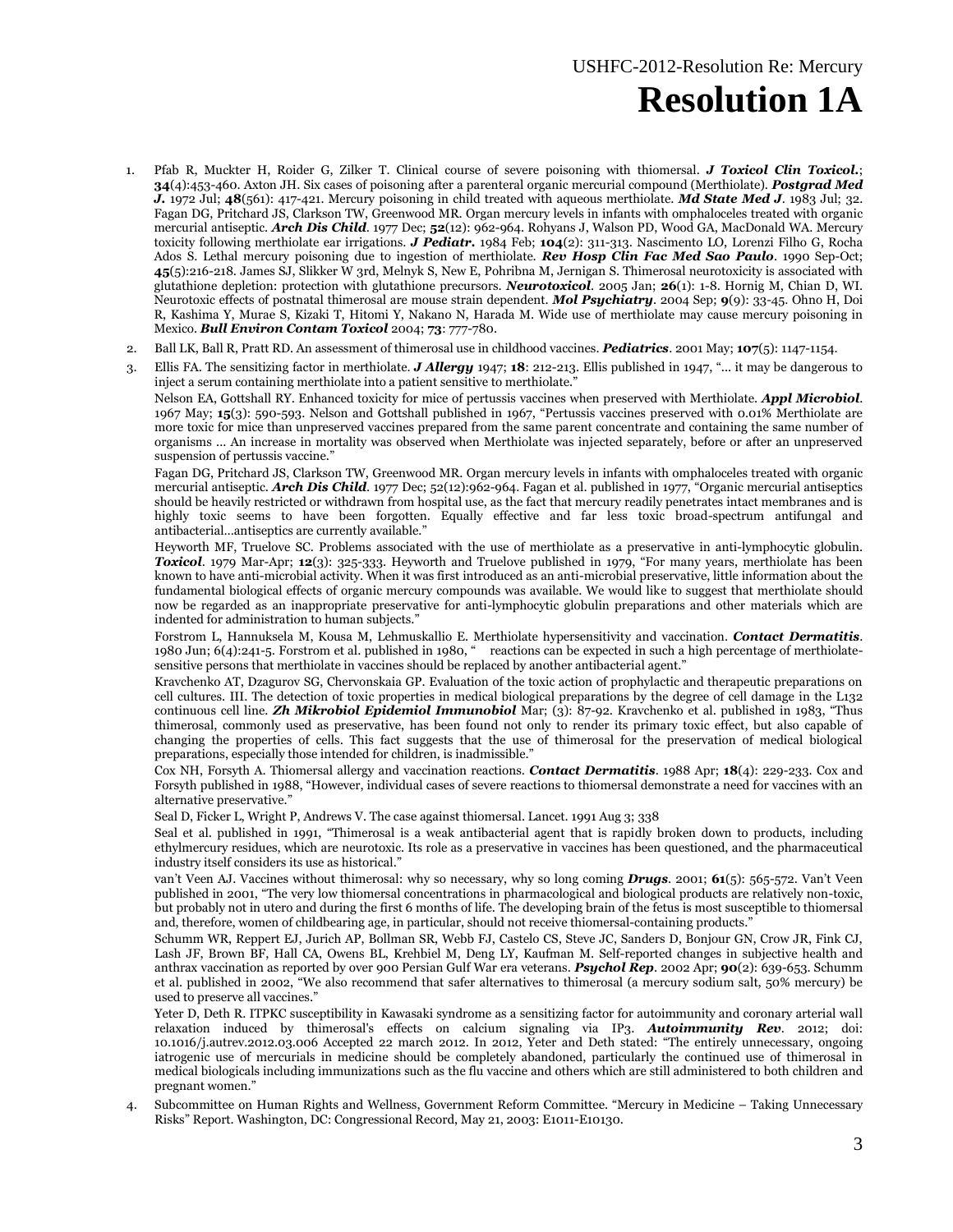- 5. [http://www.rollingstone.com/politics/story/7395411/deadly\\_immunity/](http://www.rollingstone.com/politics/story/7395411/deadly_immunity/) "even more alarming, the government continues to ship vaccines preserved with thimerosal to developing countries—some of which are now experiencing a sudden explosion in autism rates."
- 6. California Environmental Protection Agency Office of Environmental Health Hazard Assessment. Response to the petition of Bayer Corporation for clarification of the Proposition 65 listing of "Mercury and Mercury Compounds" as chemicals known to cause reproductive toxicity. February 2004.
- 7. California Legislation Bill AB2943. CHAPTER 837. An act to add Article 9 (commencing with Section 124172) to Chapter 3 of Part 2 of Division 106 of the Health and Safety Code, relating to vaccinations. Approved by Governor September 28, 2004. Filed with Secretary of State September 28, 2004, given to the Legislature and interested parties regarding any exemptions and requests for exemptions.
- 8. [www.fda.gov/CBER/vaccine/thimerosal.htm](http://www.fda.gov/CBER/vaccine/thimerosal.htm) "While the use of mercury-containing preservatives has declined in recent years with the development of new products formulated with alternative or no preservatives, thimerosal has been used in some immune globulin preparations, anti-venins, skin test antigens, and ophthalmic and nasal products, in addition to certain vaccines."

Support Adoption Date: June 14, \_\_\_\_\_\_\_\_\_\_\_\_\_\_\_\_\_\_2012

Misione Frege Castis

Signature By:

Marianne Lonergan Curtis President of the Board National Health Freedom Coalition (NHFC) Host of 2012 US Health Freedom Congress

Health Freedom Congress Voting Members In Support of:

#### **Resolution 1A: Protecting Humanity from Mercury-containing Drugs**

AHI Productions Alliance for Natural Health USA Autism One Bolen Reports Canary Party Citizens for Health Clark Research Association Clinton Miller Health Freedom Advocates Coalition for Mercury-free Drugs (CoMeD), Inc. DAMS Dental Amalgam Mercury Solutions Electromagnetic Health.org